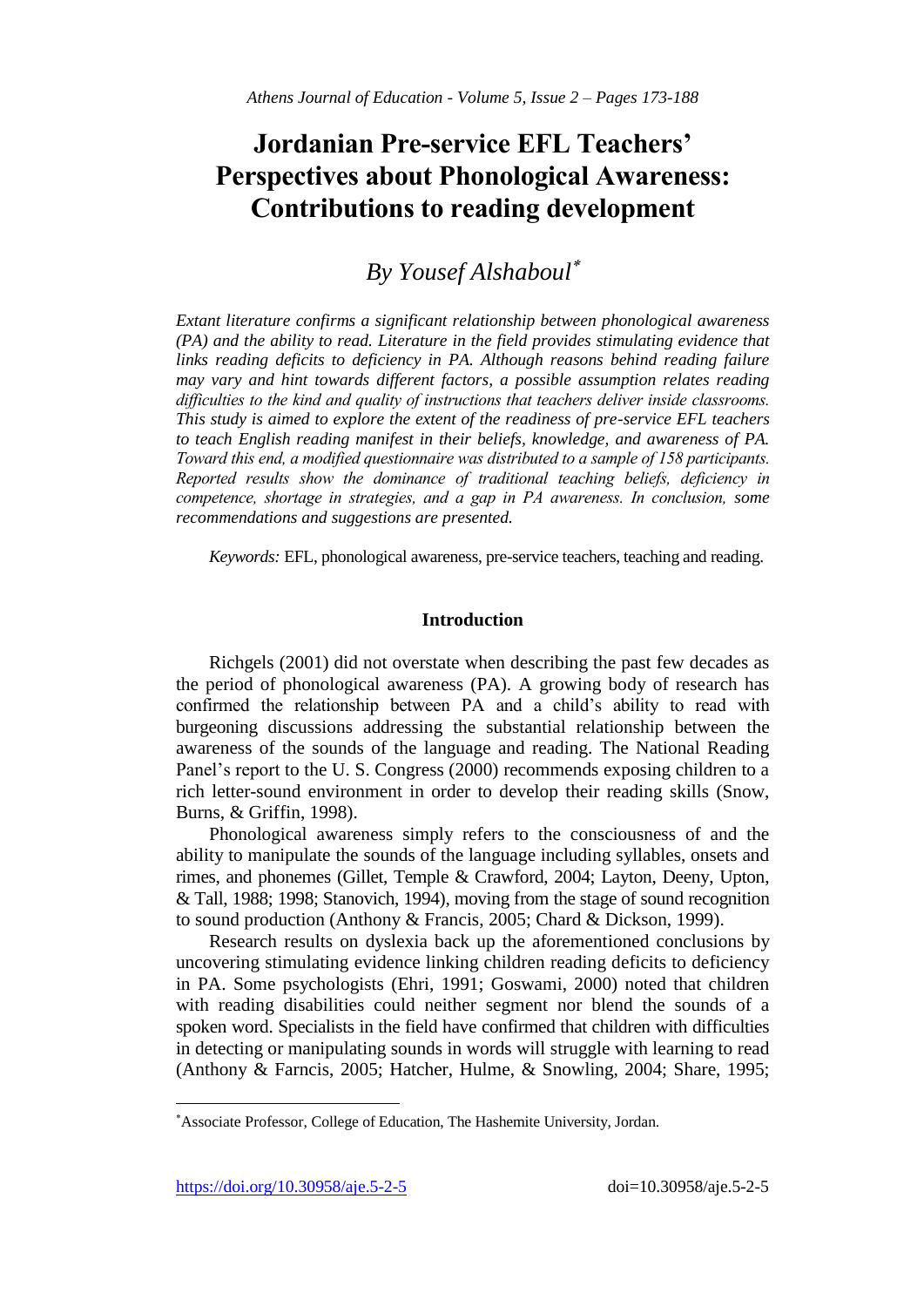Snowling, 1998; Vellutino, Fletcher, Snowling, & Scanlon, 2004). A plausible contributor to this deficit could be linked to pre-service teachers; the insufficiency in preparing qualified individuals to teaching reading (Newman et al., 2011) especially in PA (National Reading Panel, 2000; Pullen, 2004). Researchers concur on the important role of the PA instruction that early readers receive in the early stages of their literacy development and the power it enjoys in bringing up good readers.

Since children's literacy skills are subject to teachers' instruction, the question most pressing becomes: what are the beliefs, knowledge and practices that preservice teachers of early grades hold about PA in connection with teaching reading? Professionals and parents share a growing concern pointing towards the deterioration in children's reading skills; more children are becoming illiterate. The scattered letters on a white sheet of paper are not for a child but a shattered picture until he manages to break the code and successfully matches those symbols with the corresponding sounds to reach some meaning. Researchers in the field (Adams & Bruck, 1995; Bos et al., 2001; Juel, 1988) believe that this journey of meaning making should take place early in the life of the child; basic reading skills successfully and early acquired should save children from struggling with words. Researchers (Snow et al., 1998) argue that struggling children during their first to the third year are more likely to stay like that throughout their schooling experience.

According to literature (Adams, 1990; Share & Stanovich, 1995; Snow et al., 1998), children would have to become better readers experiencing literacy success had they gained command over the alphabets and the phonology of their language. Even in EFL contexts, as Venkatagiri and Levis (2009) suggest, EFL learners should possess the ability to blend, delete, substitute, and identify the sounds within a word or a phrase.

While literature contains evidence showing teachers lack the required and insightful understanding of the basic elements and major concepts involved in the process of teaching reading (Abbott, Walton, & Greenwood, 2002; Mather, Box, & Babur., 2001; Troyer & Yopp, 1990), Al-Hazza and the co-researchers (2008) hope that teachers may recognize the significance of including phonological awareness and language structure in their teaching. Teachers' instructional practices in PA definitely are the by-products of the understanding and knowledge they have about the subject matter (McCutchen et al., 2003). Consequently, the kind of knowledge teachers hold steers the teaching process and affects the level of their reading performance (Ehri & Williams, 1995; McCutchen et al., 2002). According to McCutchen et al. (2002) and Moats and Foorman (2003), students' performance is found to improve in response to the deep knowledge and effective strategies teachers have power over or the beliefs teachers behold to. Cunningham and her colleagues (2004) argued that teachers' instruction is vulnerable to their perceived level of knowledge and negative perceived beliefs which might result in misrepresentations for phonological content matters leading to a lot of confusion among learners. Therefore, this endeavor took place in order to investigate any possible role for the EFL pre-service teachers in the development of reading.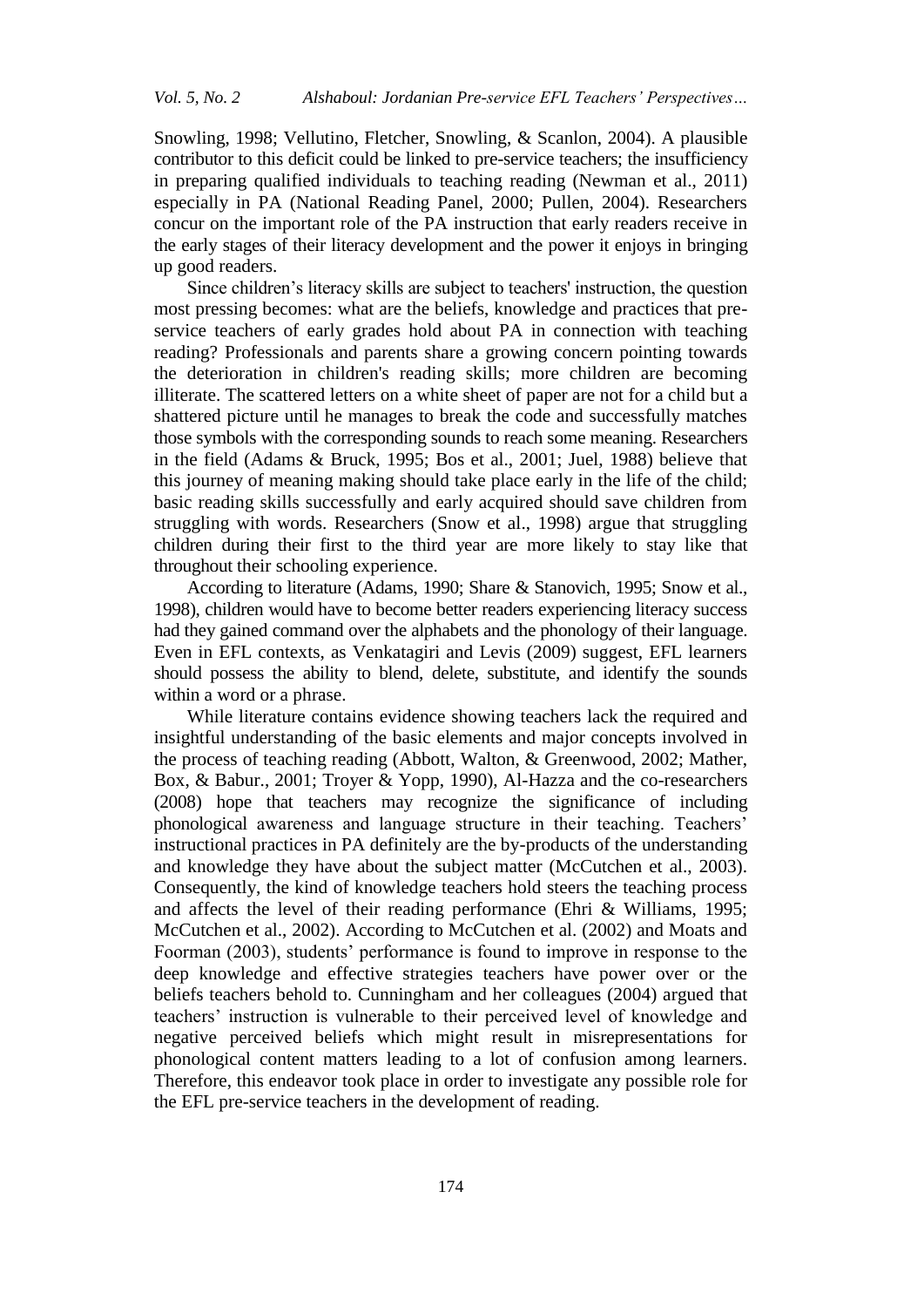#### **Problem of the Study**

Learning English becomes a heavy burden to most Arab EFL learners who seem to have difficulty with prelexical word recognition processes or lexical items when trying to activate semantic, syntactic, and pragmatic associations (Brown & Hyness, 1985; Fender, 2003; Ryan & Meara, 1991). The knowledge of these processes is necessary to identify and activate a word or a lexical item (Siedenberg, 1992; Stanovich, 1994; Vellutino, Scanlon, & Tanzman, 1994), and it is deemed crucial for L2 language reading fluency and comprehension (Eskey, 1988; MacDonald, 2000; Perfetti, 1985).

Based on personal observations and discussions with colleagues teaching English prerequisite classes at a university level, most freshmen lack the basic skills in English literacy. A fair body of those students fails to accurately read one sentence. The Minister of Education announced in December 2013 that early graders face a serious problem in reading; the Ministry of Education is seriously considering adding the kindergarten to make the obligatory years 11 instead of 10.

When English is taught in classrooms, there is a concern that raises questions about the instruction as a process and the instructors in terms of their beliefs, knowledge, and practices. Are English language teachers competent in reading? Are they ready to teach our children how to read?

English language teachers in Jordan come mainly from the English Language Departments without any substantial preparation in teaching English in the EFL context. English-major graduates leave their departments hardly if so ever ready to teach English. Therefore, it is logical to assume that such teachers lack the necessary knowledge and skills required to develop literacy skills at early graders, in specific, phonological awareness (Tibi, 2005). This paper targeted the pre-service English teachers investigating and comparing their beliefs about, knowledge in, and perceived awareness of PA. This research represents great importance to EFL stakeholders for the impact it may have on the outcome of the teaching-learning process.

# **Importance of the Study**

Since more than one decade the Ministry of Education in Jordan, following His Majesty King Abdullah II's 1999 National Initiative, has started teaching English simultaneously with Arabic (L1) as a mandatory right from the first grade in order to enable Jordanian first graders to achieve proficiency in English basic skills. The 2006 English Language National Team in Jordan expected first graders to read English and demonstrate understanding when performing tasks and activities. Apparently, those expectations were thwarted in one way or another; the majority of Jordanian children are not fulfilling those goals. Therefore, there is a crucial need to carry out research to investigate reasons behind this failure to help people-in-power make better and more informed decisions to improve the status quo.

This study earns its importance for being, and according to the researchers'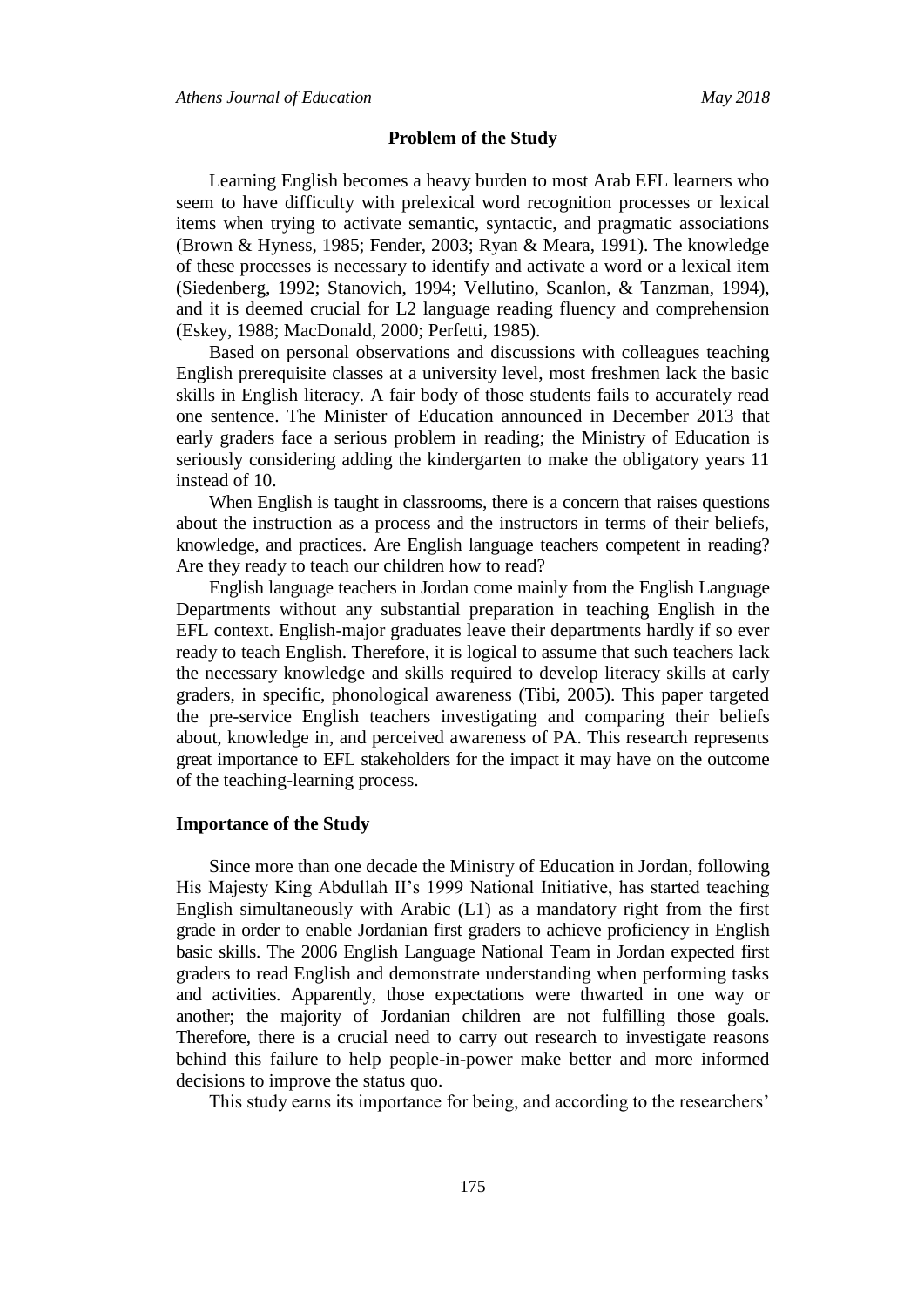best knowledge, the first to investigate Jordanian EFL pre-service teachers' beliefs, knowledge and awareness with regard to phonological awareness in the context of instructing early graders to become good readers.

## **Questions of the Study**

The researchers conducted this study to answer the following questions:

- 1. What beliefs do prospective EFL teachers hold about PA?
- 2. Are prospective EFL teachers knowledgeable about PA?
- 3. Are prospective EFL teachers aware of PA?

#### **Review of Related Literature**

In general, literature supports the key role that phonological skills play in bringing up good readers. Stanovich (1994) heavily counts on the power of phonemic awareness to prudently predict reading achievement even "better than anything else that we know of, including IQ" (p. 284). Whether a child is phonologically aware or not is crucially important since it is the part that most young learners are missing the most (Yopp, 1995), and it is a common consensus in the field that poor phonological awareness greatly contribute to, if not even responsible for, reading failure.

How much do pre-service English language teachers know about PA? Are they knowledgeable enough to teach reading? Are they aware of PA? Ignorance, lack of knowledge, and absence of practice in PA are plausible reasons behind children's poor performance in reading in spite of the command kindergartners may show over vocabulary, syntax, and language sounds (Singer, 1979).

It is important to point out that when referring to teaching in general and how teachers believe learning takes place, it is widespread that teachers almost behold to beliefs they inherited from their past schooling experience where such experience shapes and influences the way they teach when they themselves become teachers (Holt-Reynolds, 1992; Kagan, 1992; Pajares, 1992). Kagan (1992) brings to the attention that pre-service teachers draw on their past experience in order to sort out any new information or knowledge provided to them during training courses. The power of their experience reaches the limit where it channels the new knowledge for their benefit and support rather than to change or challenge their beliefs. While this firmness stance is supported by the work of researchers like Powell (1992), Tatto (1998) and Wubbels (1992), Nettle (1998) confirmed that pre- service teachers' beliefs are stable but some of them are subject to change too. This possibility for change has been supported by Joram and Gabriele (1998), Cabaroglu and Roberts (2000), MacDonald, Badger and White (2001) and others.

Using Johnson's (1996) conceptual and abstract knowledge or Woods' (1996) declarative and procedural, the attainment of the former steers the performance of the latter. In this regard, what Richards and Lockhart (1994) said reflects the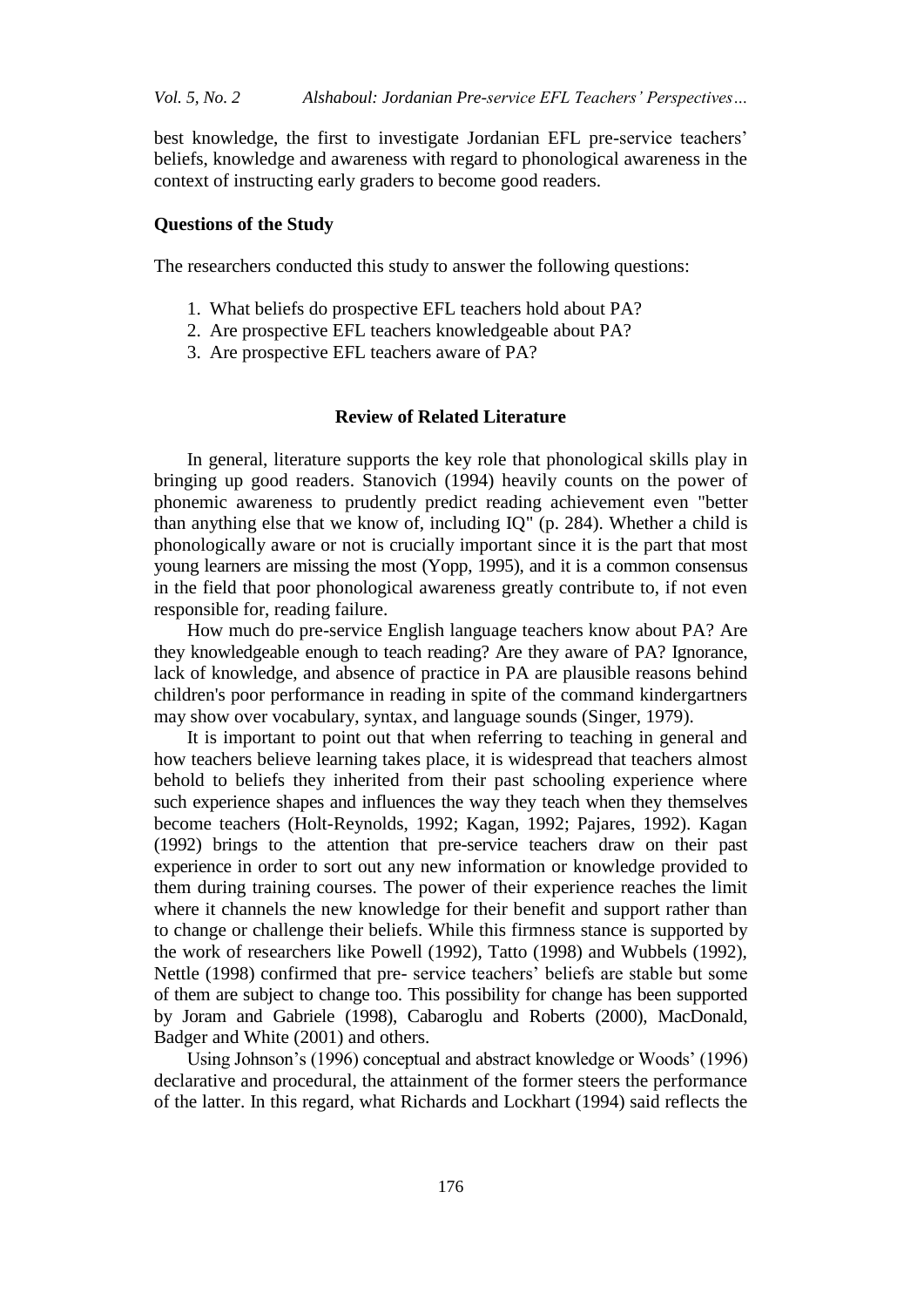shared chemistry between the two and depicts the kind of interaction that takes place. Richards and Lockhart explained that "what teachers do is a reflection of what they know and believe" (p. 29). Educators in the field (Cheng et al., 2009) argue that classroom instructions and performance are the by-products of the beliefs that teachers hold.

In the landmark study of Moats (1994), the results regarding 52 licensed teachers' knowledge about oral and written language needed for teaching reading were shocking. Basically, most participants showed great intricacy in demonstrating fundamental skills in reading. Since then, serious research took place looking into knowledge of early reading instruction that pre-service teachers need in order to improve and sharpen their competence and their instructional skills (Brady et al., 2009; Bishop, Brownell, Klingner, Leko, & Galman, 2010; Kelcey, 2011; Piasta, Connor, Fishman, & Morrison, 2009; Spear-Swerling, Brucker, & Alfano, 2005; Spear-Swerling & Cheesman, 2012; Washburn, Joshi, & Binks-Cantrell, 2011a; 2011b). This area of research is in need for more studies due to the substantial shortage in studies targeting EFL pre-service readiness to teach reading (Carlisle, Kelcey, Rowan, & Phelps, 2011).

Finally, another important point is the spread of misconceptions in knowledge and beliefs ranging between the definition of phonological awareness to the actual applications (Cunningham et al., 2004; Moats & Foorman, 2003). Such misconceptions dominate the pre- and in-service literacy instructors beliefs pertaining to what phonological awareness means (Bos et al., 2001; Moats, 2009; Washburn et al., 2011a, 2011b) in spite of the need for a qualityinstruction to developing reading (Morris, 2011). This is considered very disturbing in the sense that it is vital for pre- and in-service educators to obtain research-based knowledge and develop beliefs accordingly in order to improve the reading abilities and skills of early readers (Moats, 2009). So said, this study is carried out following certain procedures that will help in fulfilling the outlined goals represented in the questions of the study.

#### **Methodology**

# **Participants**

The participants in this study were EFL undergraduate students majoring in English Language; all of the participants were enrolled in an English Language Program in one of the major universities in the country. The total number of the participants was one hundred and fifty eight pre-service English language teachers. According to their GPA, almost 10% of the participants (n=15) fell within the 2-2.50 GPA category, around  $42\%$  of the participants (n=66) fell within the 2.51-3 category, more than 37% (n=59) participants fell within the 3.1-3.50 category, and the last 11% of the participants (n=18) fell within the 3.51-4 category. According to their perceived proficiency in English, participants were classified into three levels; low (9.5%), intermediate (83.5%) and advanced (7.0%).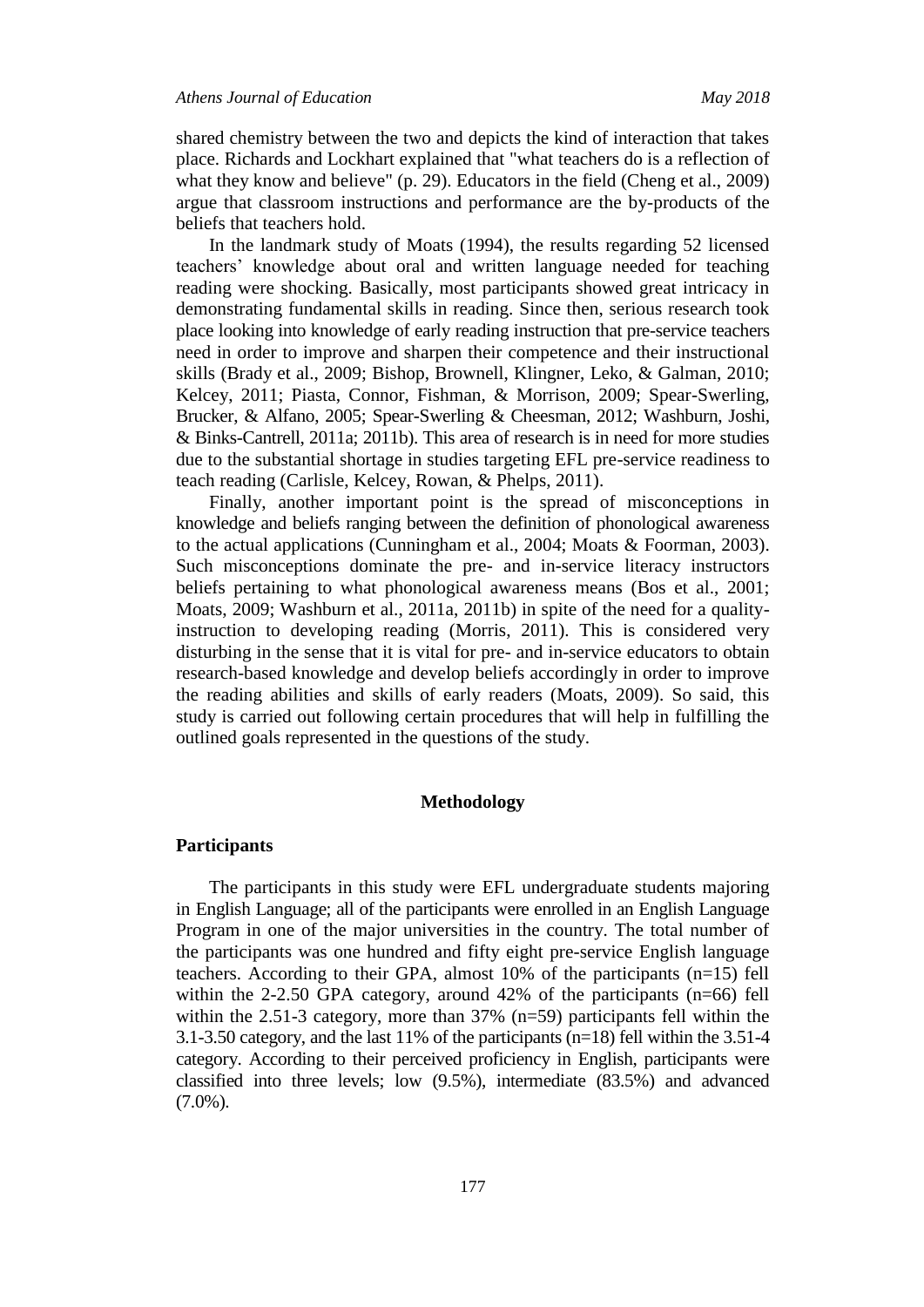#### **Tasks and Procedures**

The participants in this study, English pre-service teachers, were asked to fill in a modified version of the Preschool Literacy Practices Checklist (PLPC). The questionnaire requested information in a multiple choice format on background information, including gender, degree and GPA. Furthermore, the questionnaire included items on teachers' knowledge, beliefs and awareness of PA. Participants were asked to identify, locate, and count sounds in words in a multiple choice format, and to indicate the level of agreement to various statements about learning to read and phonemic awareness using a 5-Likert scale.

In details, the instructors monitored the administration of the survey to ensure that surveys were completed individually and to answer any procedural questions that participants might have. For the record, the majority of the participants indicated that the survey was difficult, and several of them felt they did not answer many of the questions correctly. The survey began with questions designed to gather demographic information. The second part was comprised of knowledge calibration questions intended to measure teachers' perceived knowledge of phonological awareness and their beliefs. The final part selected for the purpose of measuring actual knowledge was a phonics pretest published in *Self-Paced Phonics: a Text for Educators* (Dow & Baer, 2005). The pretest included questions from three categories of early literacy development; questions related to phonological awareness, phonics, and syllabication. The entire survey took participants approximately thirty to forty minutes to complete.

For reliability purposes, the tool was administered to a group of undergraduate prospective teachers in one of the major universities of the country. A correlation coefficient of 0.84 was considered appropriate, given the purpose of the study. The validity was also checked for through consulting a panel of university professors and teacher experts in the field. All panel recommendations and suggestions were taken seriously.

## **Results**

Upon running the analysis, the researchers reported the results following the order of the research questions.

#### **Question One: What Beliefs Do Prospective EFL Teachers Hold about PA?**

*Table 1.* Mean and Standard Deviations for Beliefs about PA

| <b>Item (I believe that )</b>                                                        | Mean $ SD $ |      |
|--------------------------------------------------------------------------------------|-------------|------|
| [23. It is important that students compare words and word parts in heard 3.91   .86] |             |      |
| words.                                                                               |             |      |
| 24. It is important that students categorize heard words based on sound $ 3.90 $ .   |             |      |
| patterns.                                                                            |             |      |
| 13. It is important to teach decoding (phonics) strategies.                          | 3.87        | 94 I |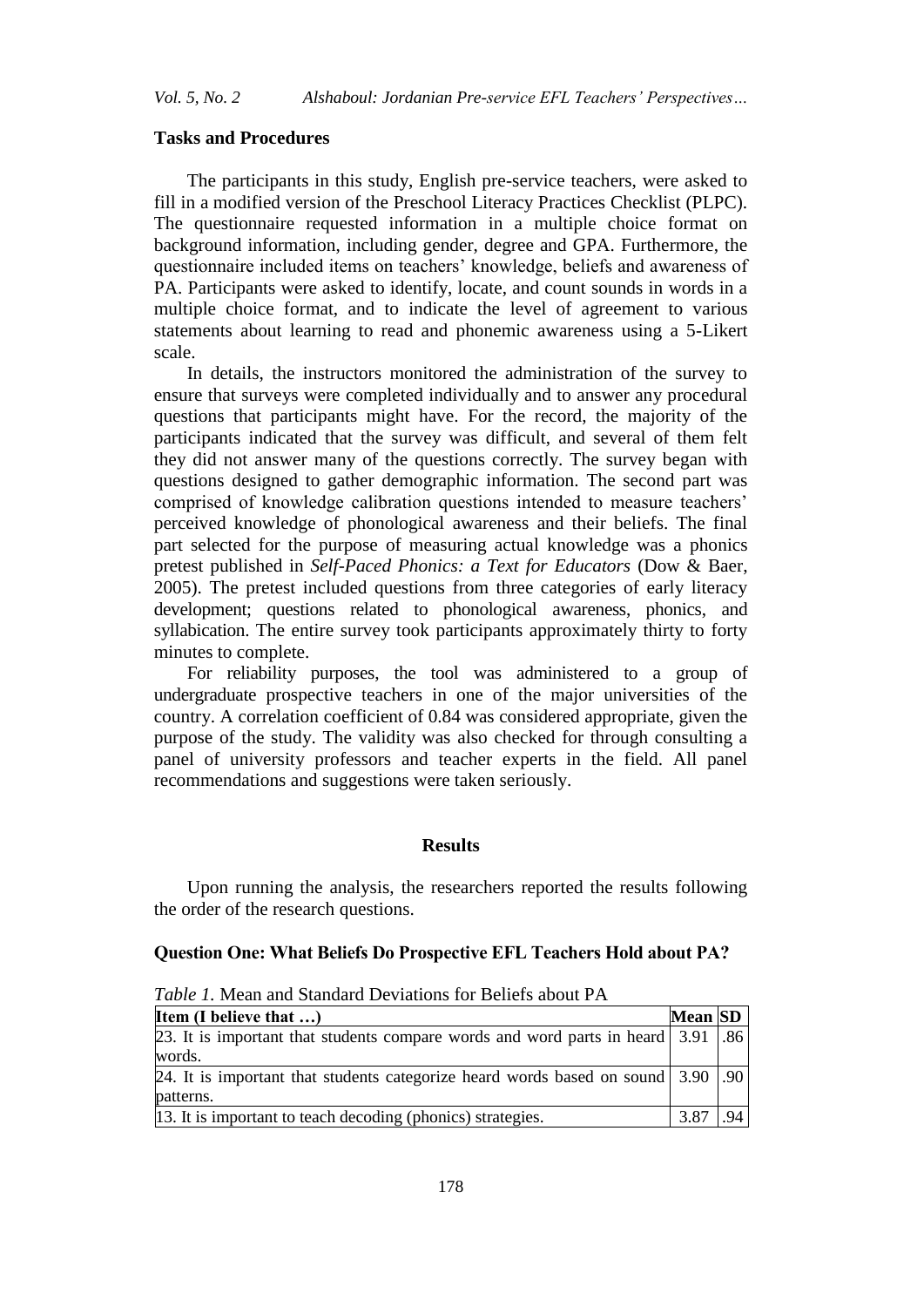| 15. It is important to recognize words by sight.                                             | 3.84 | 1.03 |
|----------------------------------------------------------------------------------------------|------|------|
| 5. Individual differences in phonological awareness help explain child's                     |      |      |
| reading growth.                                                                              |      |      |
| 22. It is important that students compare words and word parts in printed                    | 3.80 | .89  |
| words                                                                                        |      |      |
| 26. It is important that students spend time write letters or words.                         | 3.80 | 1.13 |
| 3. Students' ability to recognize letters is a strong predictor of early<br>reading success. | 3.79 | .94  |
| 2. It is important that students spend time reciting rhymes, songs, or                       | 3.77 | .82  |
| poems.                                                                                       |      |      |
| 7. The best approach in teaching reading is Whole Language.                                  | 3.75 | 1.02 |
| 25. It is important that students categorize printed words based on spelling                 | 3.75 | .91  |
| patterns.                                                                                    |      |      |
| 1. Students' ability to rhyme words is a strong predictor of early reading                   | 3.75 | .84  |
| success.                                                                                     |      |      |
| 18. Phonics needs to be taught directly to beginning readers to become                       | 3.74 | .89  |
| fluent readers.                                                                              |      |      |
| 4. Poor phonemic awareness inhibits learning to read.                                        | 3.73 | .99  |
| 14. Teaching students to decode words is one of my most important goals.                     | 3.73 | .98  |
| 16. It is important to use context to pronounce an unknown word.                             | 3.72 | 1.09 |
| 21. It is important that students spend time sounding out words                              | 3.70 | 1.03 |
| 12. It is important that I demonstrate segmenting words into phonemes                        | 3.58 | .98  |
| when reading.                                                                                |      |      |
| 19. It is important that students spend time naming letters.                                 | 3.42 | 1.00 |
| 8. The best approach in teaching reading is Phonics.                                         | 3.41 | 1.02 |
| 9. I know how to teach phonological awareness.                                               | 3.34 | .89  |
| 11. I know how to teach phonics.                                                             | 3.33 | .97  |
| 20. It is important that students spend time finding letters in words.                       | 3.30 | 1.01 |
| 10. I know how to assess phonological awareness.                                             | 3.28 | .86  |
| 17. I am a phonics master                                                                    | 2.87 | 1.00 |
| 6. Phonemic awareness and phonics mean essentially the same thing                            | 2.87 | .97  |

The results of the descriptive analysis describing the pre-service students' beliefs about PA (Table1) were not very high; none of the items yielded a mean response of 4.00 (out of 5.00) or higher. Instead, participants' mean responses ranged between 2.87 and 3.91. Participants' relatively higher beliefs were associated with the significance of comparing words and word parts (M= 3.91,  $SD = .86$ ), categorizing words according to sound patterns (M= 3.90, SD= 90), and focusing on the importance of teaching decoding strategies (M= 3.87, SD= 94). Participants also held firm beliefs about the importance of helping learners recognize words by sight (M=3.84, SD=1.03) taking into account learners' individual differences in PA ( $M = 3.81$ ,  $SD = .88$ ) as a basis for explaining the variability in their reading growth. On the other hand, the participants' confidence in their mastery of phonics instruction was low  $(M=2.87, SD=1.00)$ , in fact the lowest response, and so was their perceived ability in drawing a line between phonemic awareness and phonics (M=2.87, SD= .97). Noticeably, when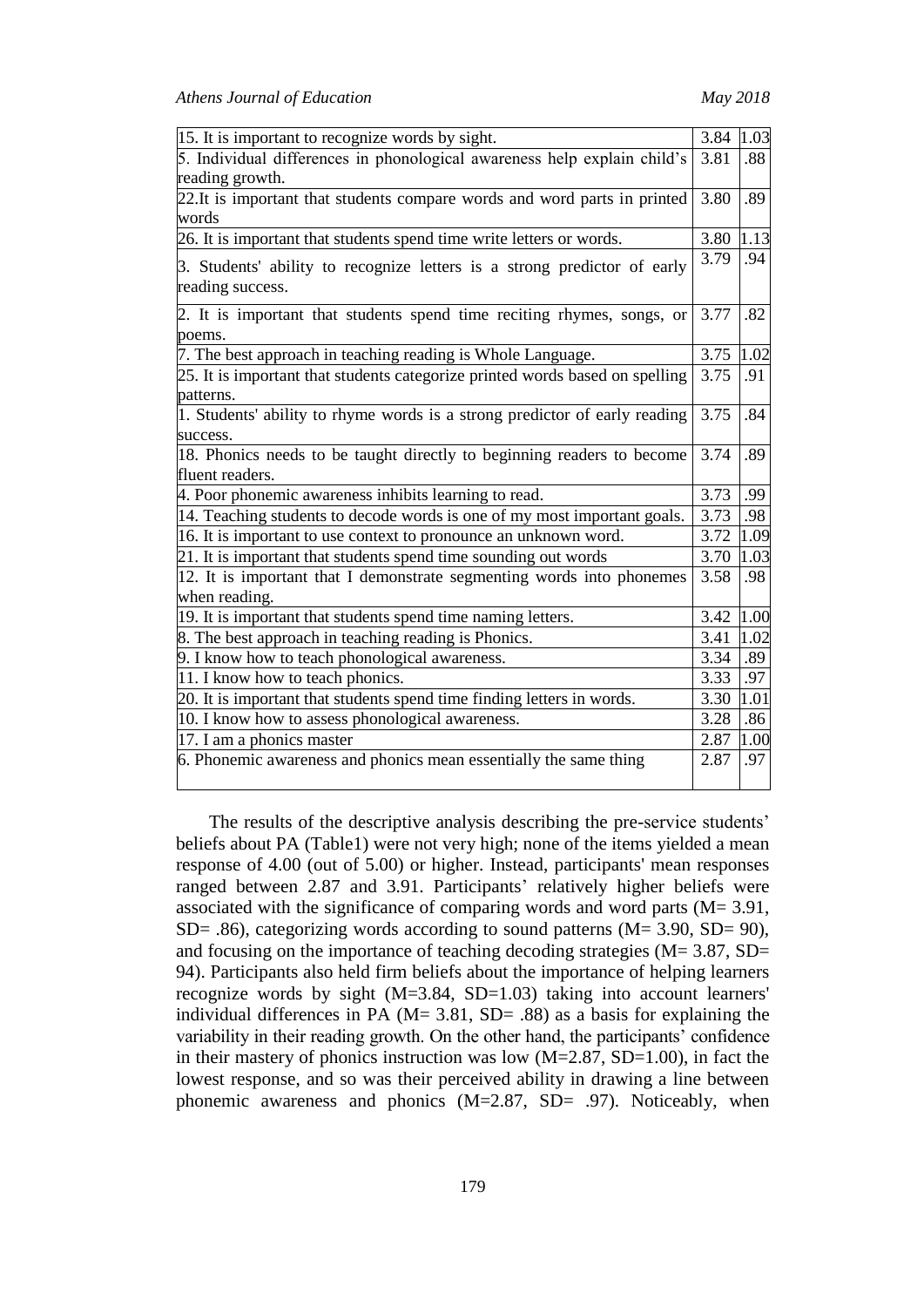considering the mean responses, the participants held moderate beliefs about other items (e.g., 2, 4, 21, 12, 19, 9, 11 & 10) despite their crucial role in teaching reading.

#### **Question Two: Are Prospective EFL Teachers Knowledgeable about PA?**

This part of the study was addressed using 24 questions (Table 2) investigating how much participants know about early literacy development; phonological awareness, phonics and syllabication. Participants' mean response on all items addressing this dimension was 9. 34/24.00, SD= 3.24, a value that falls below the pass score (12.00), indicating strongly the prospective teachers' incompetence in the area of teaching reading. Looking at them individually, participants' mean responses on the items ranged between (M=3, SD= .18) and  $(M= .70, SD= .58)$ . The easiest questions for the participants to answer were those associated with pronouncing certain sounds (e.g., a word with a short vowel sound, a word that has the sound /c/ similar to the initial sound of the word "seal", and pairs of voiceless-voiced consonants). On the other hand, the most difficult items to answer were those related to segmenting and identifying certain sounds in a word (e.g., the second sound in the word "queen", the speech sounds of the word "box", and the combination of two letters representing a single speech sound ).

| Item (I believe that )                                                   | <b>Mean</b> | <b>SD</b> |
|--------------------------------------------------------------------------|-------------|-----------|
| 23. It is important that students compare words and word parts in        | 3.91        | .86       |
| heard words.                                                             |             |           |
| 24. It is important that students categorize heard words based on        | 3.90        | .90       |
| sound patterns.                                                          |             |           |
| 13. It is important to teach decoding (phonics) strategies.              | 3.87        | .94       |
| 15. It is important to recognize words by sight.                         | 3.84        | 1.03      |
| 5. Individual differences in phonological awareness help explain         | 3.81        | .88       |
| child's reading growth.                                                  |             |           |
| 22. It is important that students compare words and word parts in        | 3.80        | .89       |
| printed words                                                            |             |           |
| 26. It is important that students spend time write letters or words.     | 3.80        | 1.13      |
| 3. Students' ability to recognize letters is a strong predictor of early | 3.79        | .94       |
| reading success.                                                         |             |           |
| 2. It is important that students spend time reciting rhymes, songs,      | 3.77        | .82       |
| or poems.                                                                |             |           |
| 7. The best approach in teaching reading is Whole Language.              | 3.75        | 1.02      |
| 25. It is important that students categorize printed words based on      | 3.75        | .91       |
| spelling patterns.                                                       |             |           |
| 1. Students' ability to rhyme words is a strong predictor of early       | 3.75        | .84       |
| reading success.                                                         |             |           |
| 18. Phonics need to be taught directly to beginning readers to           | 3.74        | .89       |
| become fluent readers.                                                   |             |           |
| 4. Poor phonemic awareness inhibits learning to read.                    | 3.73        | .99       |

*Table 2.* Mean and Standard Deviations of Knowledge about PA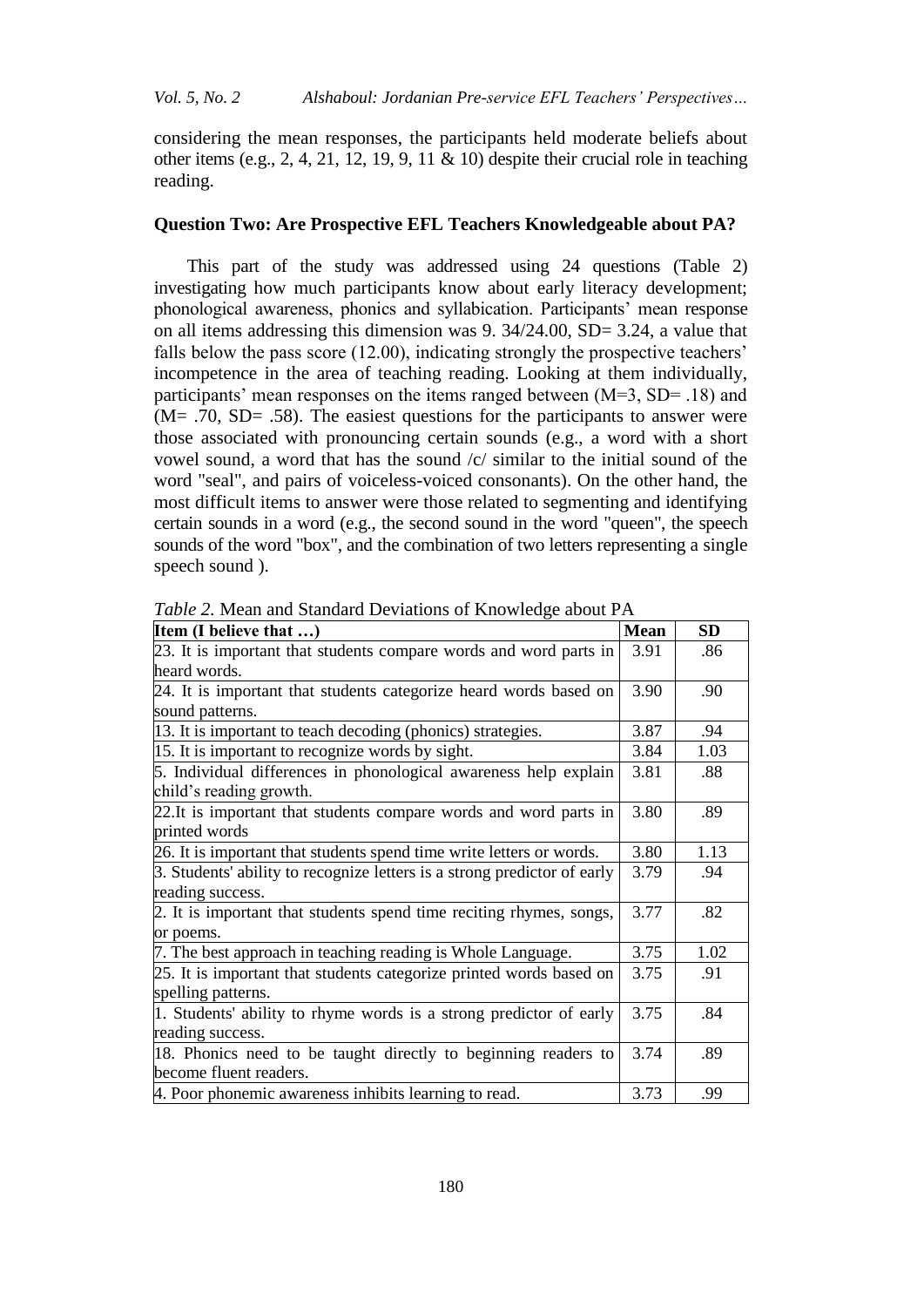| 14. Teaching students to decode words is one of my most                | 3.73 | .98  |
|------------------------------------------------------------------------|------|------|
| important goals.                                                       |      |      |
| 16. It is important to use context to pronounce an unknown word.       | 3.72 | 1.09 |
| 21. It is important that students spend time sounding out words        |      | 1.03 |
| 12. It is important that I demonstrate segmenting words into           | 3.58 | .98  |
| phonemes when reading.                                                 |      |      |
| 19. It is important that students spend time naming letters.           | 3.42 | 1.00 |
| 8. The best approach in teaching reading is Phonics.                   | 3.41 | 1.02 |
| 9. I know how to teach phonological awareness.                         | 3.34 | .89  |
| 11. I know how to teach phonics.                                       | 3.33 | .97  |
| 20. It is important that students spend time finding letters in words. | 3.30 | 1.01 |
| 10. I know how to assess phonological awareness.                       | 3.28 | .86  |
| 17. I am a phonics master                                              | 2.87 | 1.00 |
| 6. Phonemic awareness and phonics mean essentially the same            | 2.87 | .97  |
| thing                                                                  |      |      |

# **Question Three: Are Prospective EFL Teachers Aware of PA?**

Participants' awareness of PA was elicited using 16 items that addressed their awareness of PA definition, knowledge and capability to teach and assess the four skills of rhyming, segmenting, deletion, and blending. In general, participants' mean responses ranged between (M= 3.04, SD= 1.14) and (M= 3.34, SD= 2.06). The mean response for the participants' awareness was 3.17, standard deviation =.85, which can, in general terms, be viewed as intermediate. The participants were more knowledgeable about the importance of rhyming (M= 3.34, SD= 2.06), followed by segmenting  $(M= 3.26, SD= 1.34)$ . However, they had less awareness concerning how to teach and how to assess PA.

*Table 3.* Mean and Standard Deviation for Awareness of PA

| <b>Items</b>                         | <b>Mean</b> | <b>Std. Deviation</b> |
|--------------------------------------|-------------|-----------------------|
| 5. Rhyming is important.             | 3.34        | 2.06                  |
| 6. Segmenting is important.          | 3.26        | 1.34                  |
| 3. I know what blending is.          | 3.26        | 1.27                  |
| 4. I know what deletion is.          | 3.23        | 1.34                  |
| 2. I know what segmenting is.        | 3.22        | 1.22                  |
| 12. I know how to teach deletion.    | 3.19        | 1.17                  |
| 11. I know how to teach blending.    | 3.19        | 1.21                  |
| 7. Blending is important.            | 3.16        | 1.11                  |
| 16. I know how to assess deletion.   | 3.14        | 1.21                  |
| 9. I know how to teach rhyming.      | 3.13        | 1.18                  |
| 14. I know how to assess segmenting. | 3.11        | 1.11                  |
| 8. Deletion is important.            | 3.11        | 1.13                  |
| 15. I know how to assess blending.   | 3.11        | 1.16                  |
| 10. I know how to teach segmenting.  | 3.09        | 1.13                  |
| 1. I know what rhyming is.           | 3.09        | 1.25                  |
| 13. I know how to assess rhyming.    | 3.04        | 1.14                  |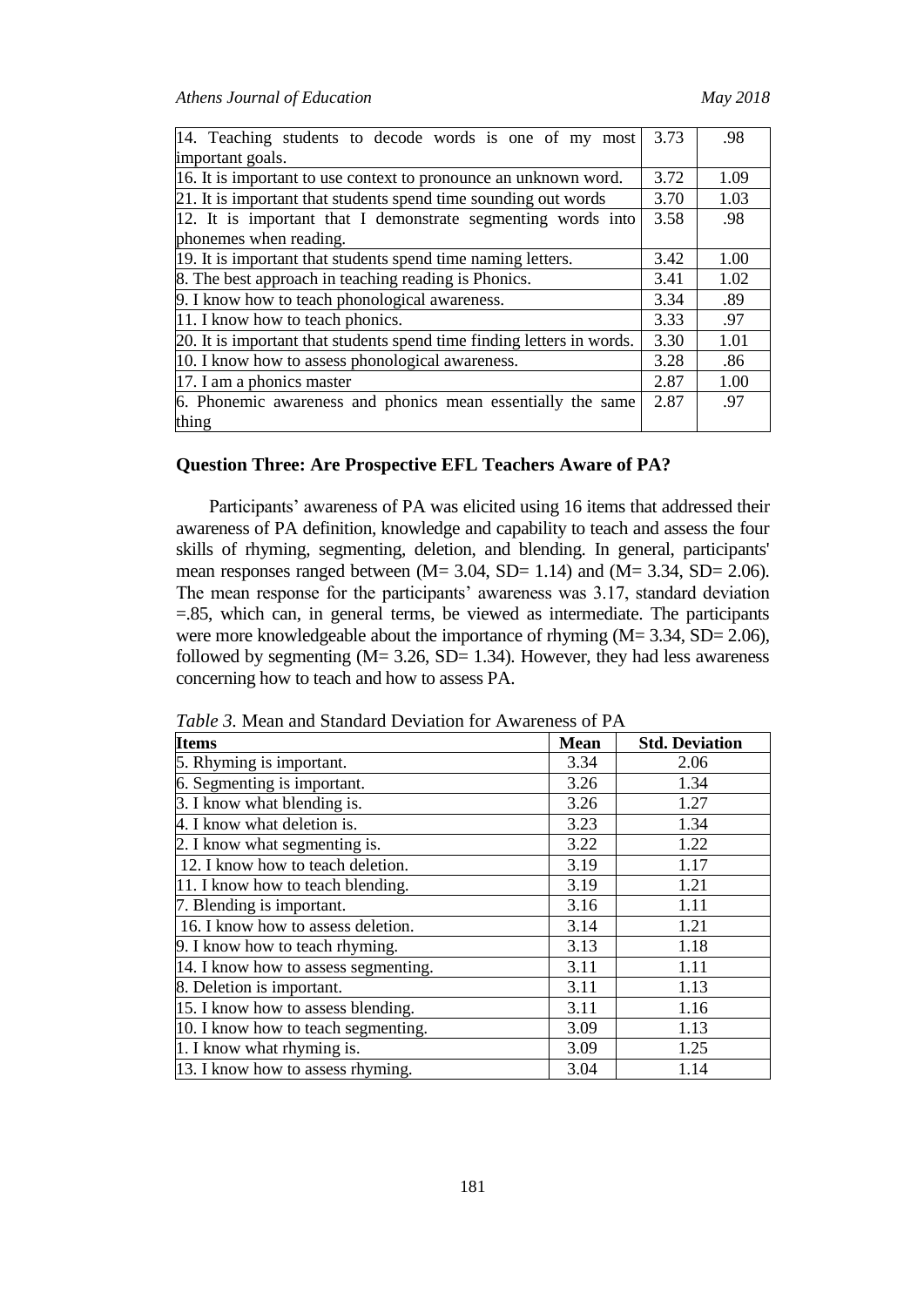#### **Discussion**

Societies around the globe exert all possible efforts and use all available resources to fight illiteracy; counter efforts aim at spreading literacy among its citizens. Societies do whatever it takes to bring up good readers longing for a future led and dominated by readers. That is why targeting teachers in this study is of great importance for the contribution it may offer in revealing reasons behind the failure youngsters face in reading. Locally speaking, both official and non-official levels, people are getting disappointed by the reading level of their children.

Investigating teachers' beliefs is paramount for its crucial role in steering the teaching process and for its direct impact on students' learning. Based on the results relevant to the first question of the study, it seems that participants failed to yield responses of high means on any of the questionnaire items. Although this is disappointing, it was expected. When looking at the items individually, it could be noticed that the items that yielded the highest mean responses were items that focus on the importance of comparing words and word parts, categorizing them based on sound patterns and teaching decoding. While the attitude toward the first two carries with it positive signals, the third one does not. In specific, the item that focuses on the importance of teaching decoding strategies implies more than what it says. That is, decoding in this part of the world comes first in teachers' instruction; this is the way "word" was introduced to those teachers when in school, and this is how those prospective teachers will introduce the word to their future students in their turn too. This seems very traditional; it is the legacy that generations pass to each other; inherited experience steers and dominate instruction.

What is even worrying is whether those prospective teachers are going to use their past experience as a filter to what to accept and what to reject of the knowledge and experience offered to them in order to help them in running their classes. If that is the case, then whatever training courses are offered to them, chances for change will be slim (Nettle, 1998). It seems their old experience overrules the change. Still, there is a reason for being optimistic; the possibility for change in their stance has been supported by some researchers in the field which means every effort should be made to help such group of prospective teachers to change (Joram & Gabriele, 1998; Cabaroglu & Roberts, 2000; MacDonald, Badger, & White, 2001).

Furthermore, participants failed to yield high responses on items and specific activities that directly relate to developing reading skills like the importance of spending time reciting rhymes, demonstrating how to segment words into phonemes and the importance of spending some time naming letters. In addition, participants failed to yield high-mean responses on items considered crucial for reading instruction; to the contrary, their lowest mean responses were disappointing. Such items were "I know how to teach phonological awareness", "I know how to teach phonics" and "I know how to assess phonological awareness." It is evident that prospective teachers' lowest responses were connected to the methodology and strategies pertinent to teaching and then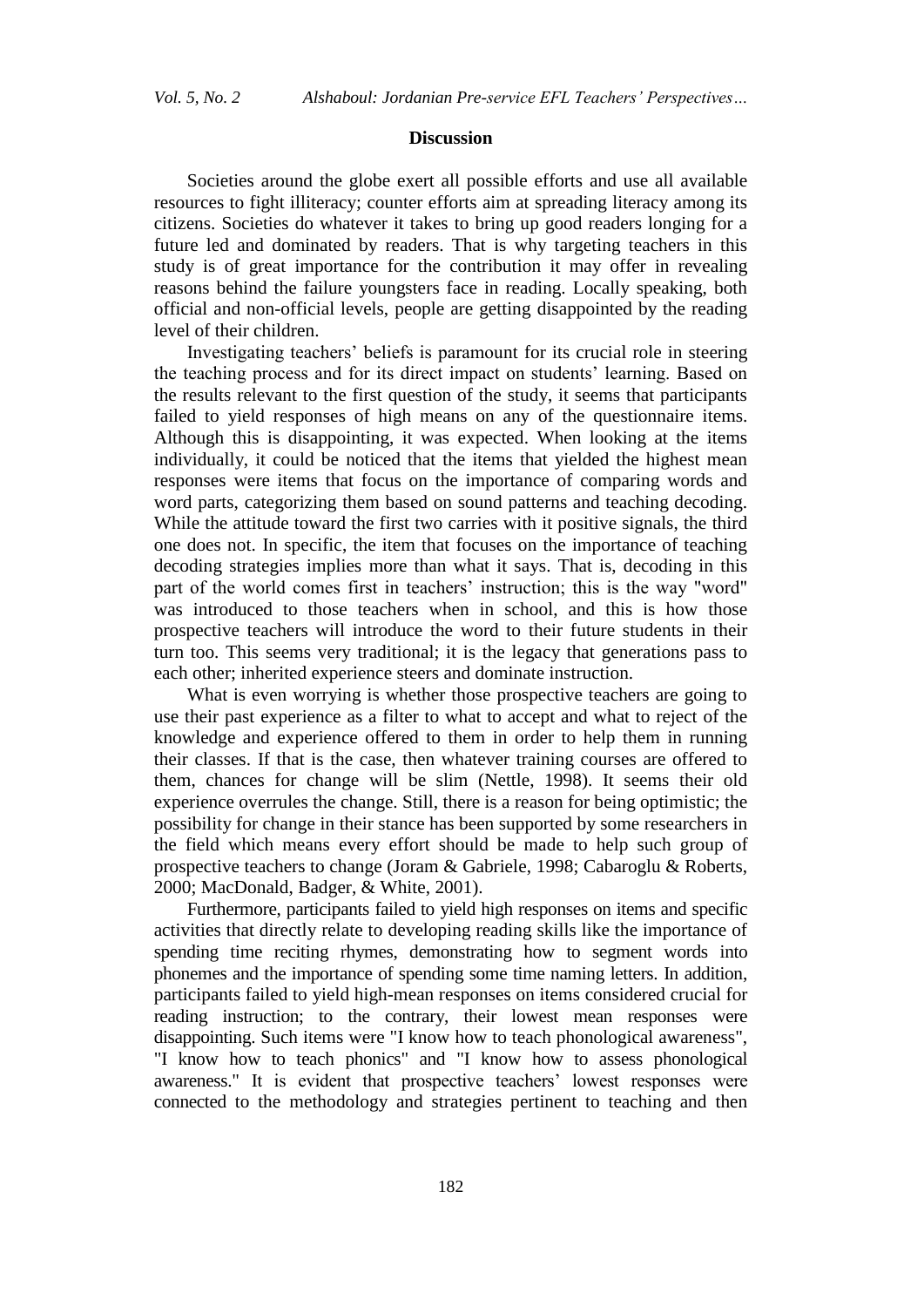assessing reading. All in all, prospective teachers, it seems, failed to connect such crucially important items to reading. There might be more than one reason responsible for such failure, but thinking of those items in terms of the "new experience" might sound as a logical justification especially in light of the aforementioned argument.

In an attempt to answer the second question of the study, three dimensions were targeted under the knowledge category; phonological awareness, phonics, and syllabication. The participants' mean response on the knowledge test reveals how low their competence is in teaching reading to early-literacy students. This is considered a serious threat for the whole teaching-learning process; if teachers are not as competent as they should be, how then should we expect young children to possess acceptable skills in reading? Allowing those prospective teachers to leave their academic departments without the necessary knowledge is a great disservice not just to themselves but to the whole society at large. There is no doubt that such future teachers will be responsible for the deteriorating situation in reading when it is their turn to run the class. This explains the poor reading skills children have which definitely may severely affect their achievement across the other contents. If students possess poor skills in reading, then this will have adverse consequences on their content learning.

Additionally, those pre-service teachers severely lack the knowledge related to how to teach reading; the basic skills that should be introduced and taught at early stages to learners like segmenting, blending and deleting are the areas that pre-service teachers demonstrated the least experience or knowledge. This could be explained based on two different points. First, the kind of teaching they receive at the university level does not prepare them to be good teachers either because of the courses offered to them or because of the orientations of the departments. In respect of what is said, the departments should take serious efforts in revising and editing their academic degree plans to make sure that their graduates will become good teachers. On the other hand, university instructors should make sure that their syllabi and teaching work hand in hand toward producing competent and ready-to-teach graduates. This will pay off a few years down the road when those departments start receiving fresh students well-instructed in schools before getting into the university level.

Concerning participants' awareness of PA, participants were aware of the importance of the PA more than their awareness of how to teach and assess such skills. It seems participants suffer more with areas related to teaching and assessing than with areas related to content. This result could be interpreted as follows. First, the traditional way of teaching dominates in this part of the world where the focus is on the "What" at the expense of the "How". This explains why learners excel more in content-related activities while they suffer more when it comes to their application. Second, such a status mostly confirms the need for a quality-instruction kind of program that focus on developing the reading abilities and skills vital for early learners (Moats, 2009; Morris, 2011). Still, there is more to do in terms of teacher preparation.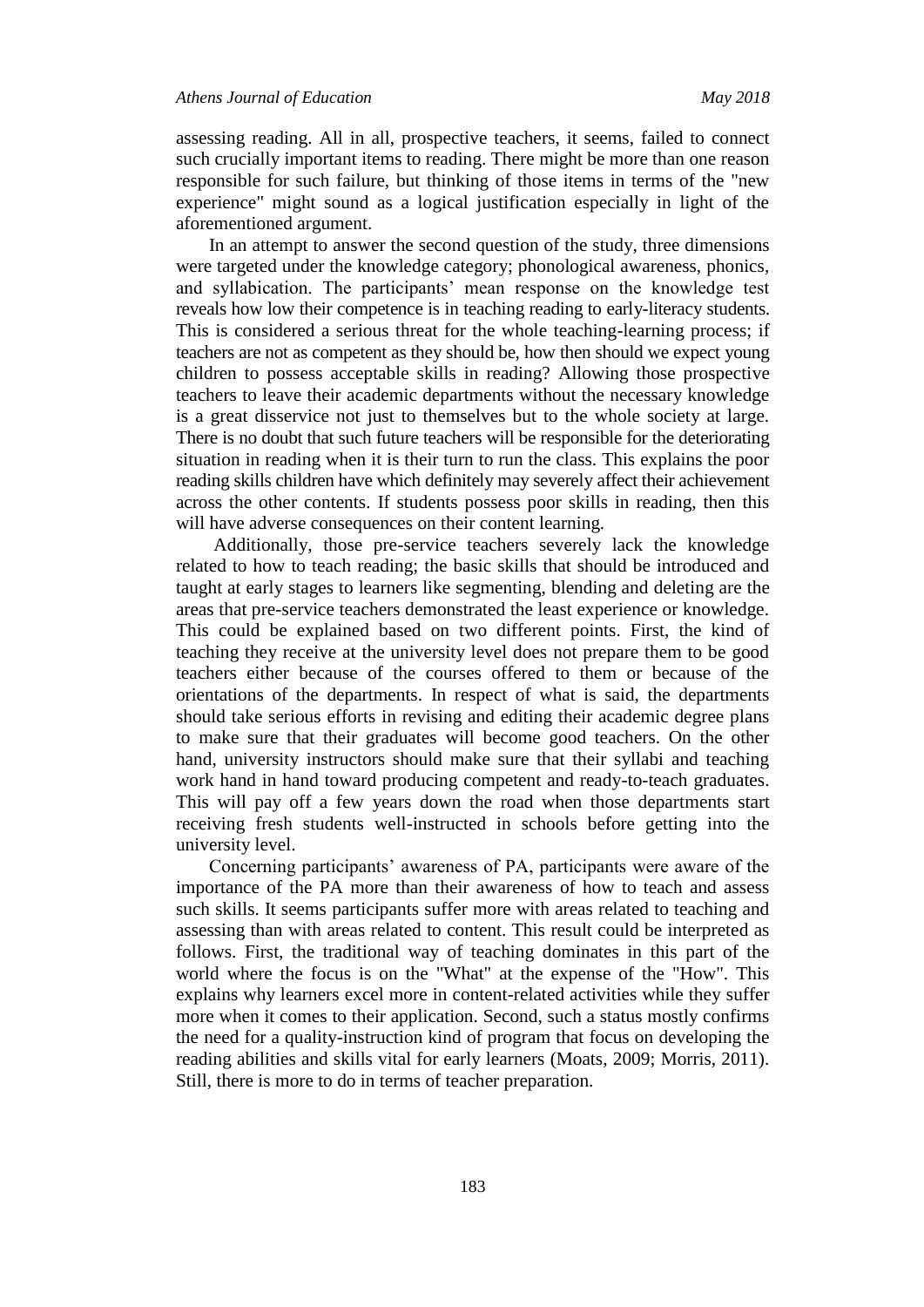#### **Conclusion**

This study is aimed at investigating the early-grade teachers' beliefs, knowledge and awareness of phonological awareness and its possible contribution to developing students' reading skills.

To conclude this work, the following understanding emerges. First, there is a notable dominance for the traditional approach over the teaching-learning process with more focus on content rather than on practice. Therefore, efforts should be geared to help teachers change such deeply rooted philosophies and replace them with the state-of-the art strategies. Second, the kind of learning those prospective teachers are exposed to at the university level should be monitored, departments' degree plans should be revised, and courses should be updated. The researcher here can firmly say that there is no one single course in the English departments across the country that prepares future graduates to teach reading. The researcher strongly believes that teacher education programs should offer pre-service teachers explicit instruction in early literacy skills, among which is phonological awareness. While the researcher realizes that comprehension is the overall goal of reading, without an appropriate and accurate instruction in all areas of early literacy, students' comprehension will be inhibited.

This is a call for universities to work diligently on preparing graduates to be up to the tasks and responsibilities awaiting them to manifest in bringing highly literate generations, and this is also a call for decision makers in Higher Education to hold responsible people accountable.

#### References

- Abbot, M., Walton, C., & Greenwood, C.R. (2002). Phonemic awareness in kindergarten and first grade. *Teaching Exceptional Children*, *34*(4), 20-26.
- Adams, M.J. (1990). *Beginning to read: Thinking and learning about print*. Cambridge, MA: MIT Press.
- Adams, M. J., & Bruck, M. (1995). Resolving the great debate. *American Educator*, *19*(2), 7-21.
- Al-Hazza, T. C., Fleener, Ch., & Hager, J. (2008). Primary teachers' knowledge and knowledge calibration of early literacy practices. *The Reading Matrix*, *8*(1), 1-11.
- Anthony, L., & Francis, D. (2005). Development of phonological awareness. *American Psychological Society, 14*(5), 255-258.
- Bishop, A.G., Brownell, M.T., Klingner, J.K., Leko, M.M., & Galman, S.A.C. (2010). Differences in beginning special education teachers: the influence of personal attributes, preparation, and school environment on classroom reading practices. *Learning Disability Quarterly*, *33*, 75–92.
- Bos, C., Mather, N., Dickson, S., Podhajski, B., & Chard, D. (2001). Perceptions and knowledge of pre-service and inservice educators about early reading instruction. *Annals of Dyslexia*, *51*(1), 97-120.
- Brady, S., Gillis, M., Smith, T., Lavalette, M., Liss-Bronstein, L., Lowe, E., et al. (2009). First grade teachers' knowledge of phonological awareness and code concepts: examining gains from an intensive form of professional development and corresponding teacher attitudes. *Reading and Writing: An International Journal*,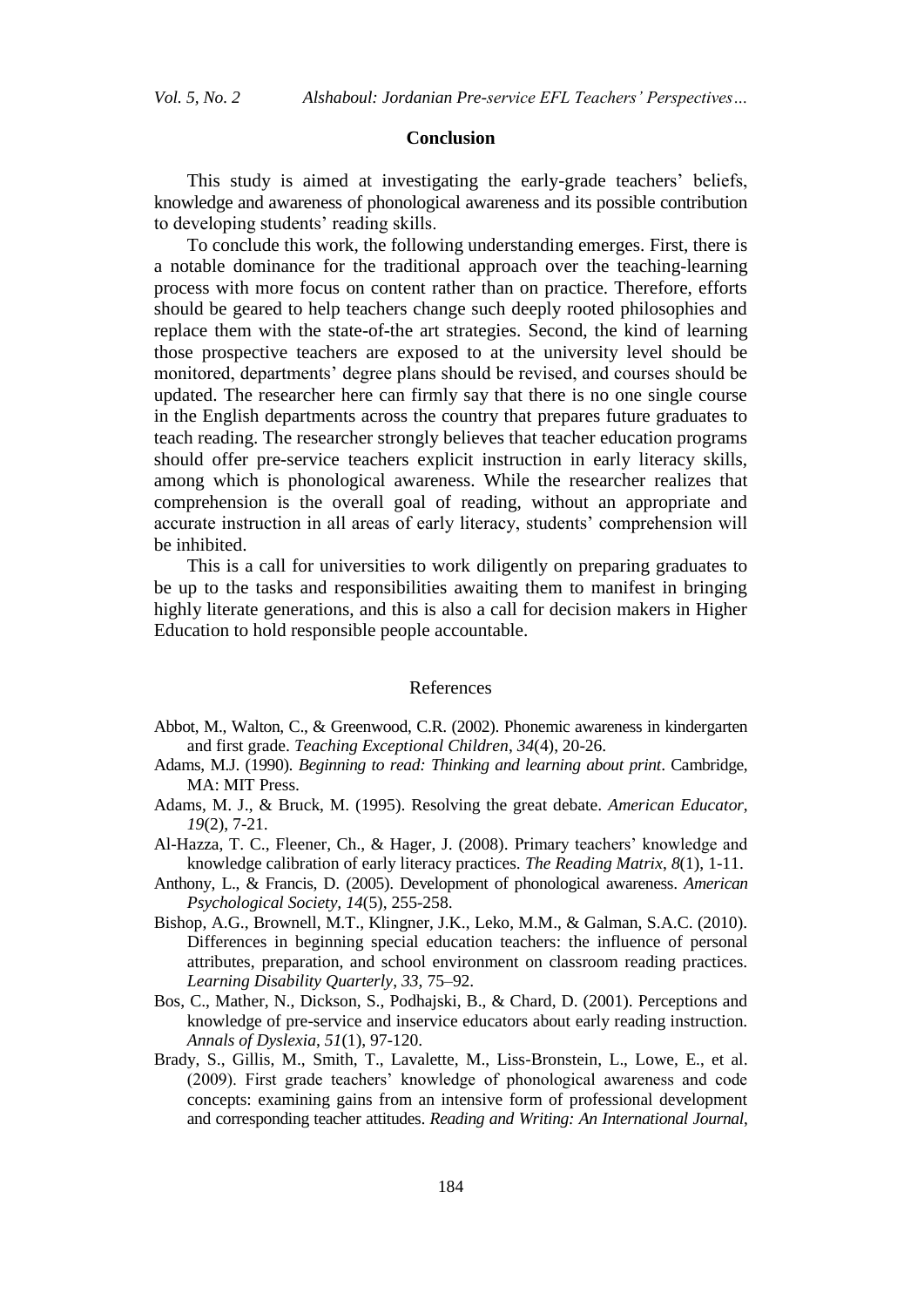*18*, 425–455. http://dx.doi.org/10.1007/s11145-009-9166-x.

- Brown, T. L. & Haynes, M. (1985). Literacy background and reading development in a second language. In T.H. Carr (Ed.), *The Development of Reading Skills*. San Francisco: CA: Jossey-Bass.
- Cabaroglu, N., & Roberts, J. (2000). Development in student teachers' pre-existing beliefs during a 1 year PGCE program. *System*, *28*(3), 387-402.
- Carlisle, J.F., Kelcey, B., Rowan, B., & Phelps, G. (2011). Teachers' knowledge about early reading: effects on students' gains in reading achievement. *Journal of Research on Educational Effectiveness*, *4*, 289–321. http://dx.doi.org/10.1080/19345747. 2010.539297.
- Chard, D., & Dickson, S. (1999). Phonological awareness: Instructional and assessment guidelines. *Intervention in School and Clinic*, *34*, 261-270.
- Cheng, M.M.H., Chan, K.W., Tang, S.Y.F., & Cheng, A.Y.N. (2009). Pre-service teacher education student' epistemological beliefs and their conceptions of teaching. *Teaching and Teacher Education*, *25*, 319-322.
- Cunningham, A.E, Perry, K.E., Stanovich, K.E., & Stanovich, P.J. (2004). Disciplinary knowledge of k-3 teachers and their knowledge calibration in the domain of 10 early literacy. *Annals of Dyslexia*, *54*(1), 139-67.
- Dow, R.S., & Baer, G.T. (2005). Self-Paced Phonics: A Text for Educators. Pearson.
- Ehri, L. (1991). Development of the ability to read words. In R. Kamil, P. Mosenthal, & P. Pearson (Eds.), *Handbook of Reading*, vol. 2. New York: Longman.
- Eskey, D. (1988). Holding in the bottom: An interactive approach to the language problems of second language readers. In P. Carrell, J. Devine, & D. Eskey (Eds.), *Interactive Approaches to Second Language Reading*. New York: Cambridge University Press.
- Fender M. (2003). English word recognition and word integration skills of native Arabic and Japanese-speaking learners of English as a second language. *Applied Psycholinguistics*, *24*, 289-315.
- Gillet, J., Temple, C., & Crawford, A. (2004). *Understanding reading problems: assessment and instruction.* Boston: Allyn and Bacon.
- Goswami, U. (2000). Phonological representations, reading development and dyslexia: Towards a cross-linguistic theoretical framework. *Dyslexia*, *6*, 133-151.
- Hatcher, P., Hulme, C., & Snowling, M. (2004). Explicit phoneme training combined with reading instructions helps young children at risk of reading failure. *Journal of Child Psychology and Psychiatry*, *45*(2), 338-58.
- Holt-Reynolds, D. (1992). Personal history-based beliefs as relevant prior knowledge in course work. *American Educational Research Journal*, *29*(2), 325-49.
- Johnson, K.E. (1996). The role of theory in L2 teacher education. *TESOL Quarterly*, *30*(4), 765–771.
- Joram E., & Gabriele, A.J. (1998). Pre-service teacher beliefs: Transforming obstacles into opportunities. *Teaching and Teacher Education*, *14*(2), 175-191.
- Juel, C. (1988). Learning to read and write: A longitudinal study of fifty-four children from first through fourth grade. *Journal of Educational Psychology*, *80*, 437-447.
- Kagan, S. (1992). *Cooperative learning*. San Juan Capistrano, CA: Resources for Teachers, Inc.
- Kelcey, B. (2011). Assessing the effects of teachers' reading knowledge on students' achievement using multilevel propensity score stratification. *Educational Evaluation and Policy Analysis*, *33*, 458–482. http://dx.doi.org/10.3102/01623 73711415262.
- Layton, L., Deeny, K., Upton, G., & Tall, G. (1988). Researching and promoting phonological awareness in the nursery class. *Journal of research in Reading*, *19*, 1- 13.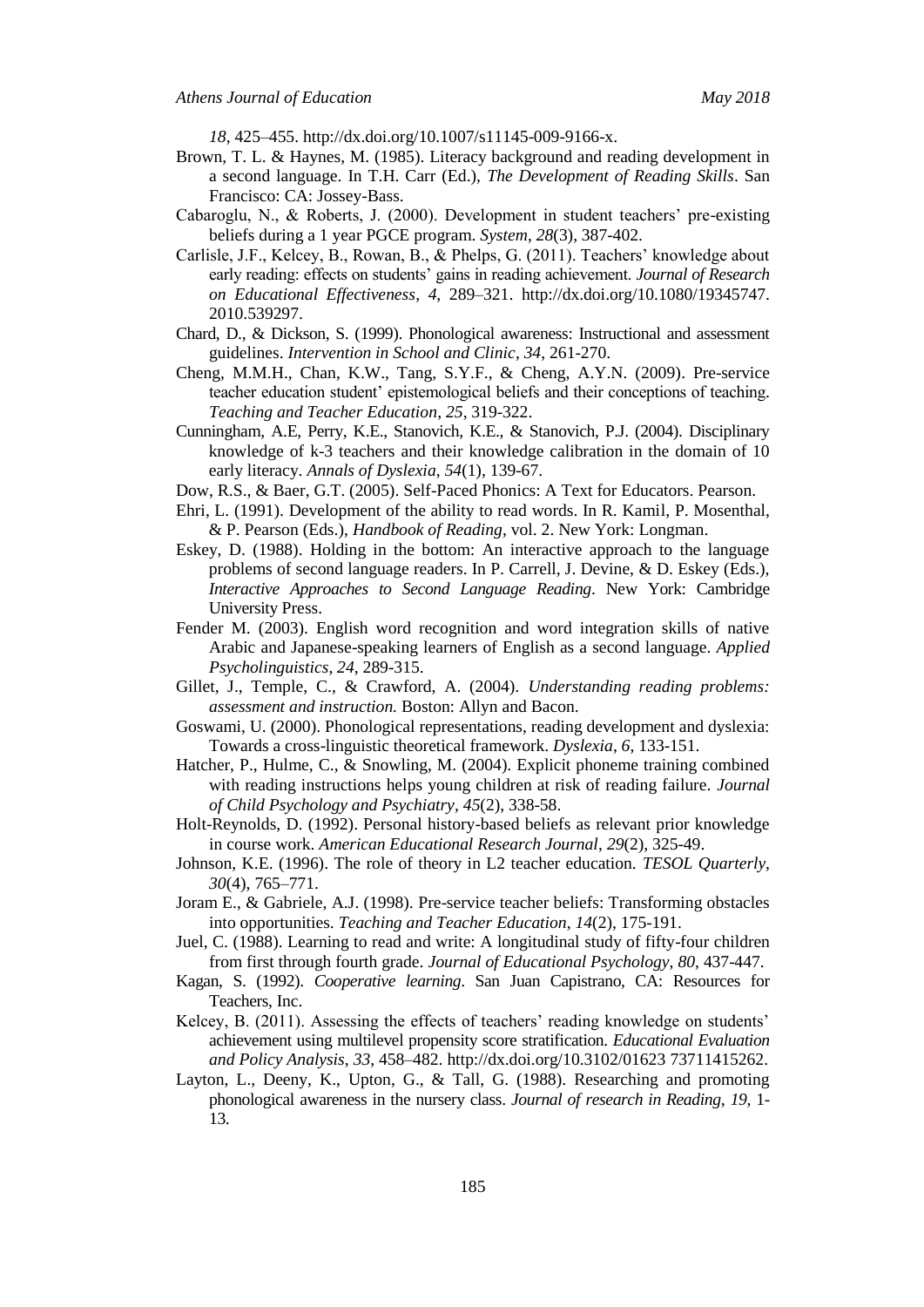- Layton, L., Deeny, K., Upton, G., & Tall, G. (1998). A pre-school training programme for children with poor phonological awareness: effects on reading and spelling. *Journal of Research on Reading*, *21*(1), 36-52.
- Mather, N., Box, C., & Babur, N. (2001). Perceptions and knowledge of pre-service and inservice teachers about early literacy instruction. *Journal of Learning Disabilities*, *4*, 471-482.
- MacDonald, J. (2000). Grammaticality Judgments in a second language: Influences of age of acquisition and native language. *Applied Psycholinguistics*, *21*, 395-423.
- MacDonald, M., Badger, R., & White, G. (2001). Changing values: What use are theories of language learning and teaching? *Teaching and Teacher Education*, *17*, 949–963.
- McCutchen, D., Harry, D. R., Cox, S., Sidman, S., Covill, A. E., & Cunningham, A. E., (2003). Reading teachers' knowledge of children's literature and English phonology. *Annals of Dyslexia*, *53*(1), 23-45.
- Moats, L.C. (1994). The missing foundation in teacher education: knowledge of the structure of spoken and written language. *Annals of Dyslexia*, *44*, 81–102. http://dx. doi.org/10.1007/BF02648156.
- Moats, L.C. (2009). Knowledge foundations for teaching reading and spelling. *Reading and Writing: An International Journal*, *22*, 379–399. http://dx.doi.org/ 10.1007/s11145-009-9162-1.
- Moats, L.C., & Foorman, B. R. (2003). Measuring teachers' content knowledge of language and reading. *Annals of Dyslexia*, *53*, 23-45.
- Morris, D. (2011). Interventions to develop phonological and orthographic systems. In A. McGill-Franzen, & R. L. Allington (Eds.), *Handbook of Reading Disability Research,* (pp. 279–288). New York, NY: Routledge.
- National Reading Panel. (2000). *Teaching children to read: An evidence-based assessment of the scientific research literature on reading and its implications for reading instruction.* NIH Publication No. 00-4769. Washington DC: U.S. Government Printing Office.
- Nettle E.B. (1998). Stability and change in the beliefs of student teachers during practice teaching. *Teaching and Teacher Education*, *14*(2), 193-204.
- Newman, L., Wagner, M., Huang, T., Shaver, D., Knokey, A.-M., & Yu, J. (2011). *Secondary school programs and performance of students with disabilities*. A Special Topic Report of Findings from the National Longitudinal Transition Study-2 (NLTS2) (NCSER 2012-3000). U.S. Department of Education. Washington, DC: National Center for Special Education Research. Menlo Park, CA: SRI International. Retrieved from http://bit.ly/2shkR5b.
- Pajares, M. F. (1992). Teacher beliefs and educational research: cleaning up a messy construct. *Review of Educational Research*, *14*, 5–19.
- Perfetti, C. (1985). *Reading ability*. New York: Oxford University Press.
- Piasta, S.B., Connor, C.M., Fishman, B.J., & Morrison, F.J. (2009). Teachers' knowledge of literacy concepts, classroom practices, and student reading growth. *Scientific Studies of Reading*, 224–248. http://dx.doi.org/10.1080/1088843092 851364.
- Powell, R. (1992). The influence of prior experience on pedagogical constructs of traditional and nontraditional pre-service teachers. *Teaching and Teacher Education*, *8*(3), 225-238.
- Pullen, P.C. (2004). Effective practices for phonological awareness. *Teaching LD HotSheet, 2*, Retrieved from http://bit.ly/2rX50vo.
- Richards, J. C., & Lockhart, C. (1994). *Reflective teaching in second language classrooms.* Cambridge University Press.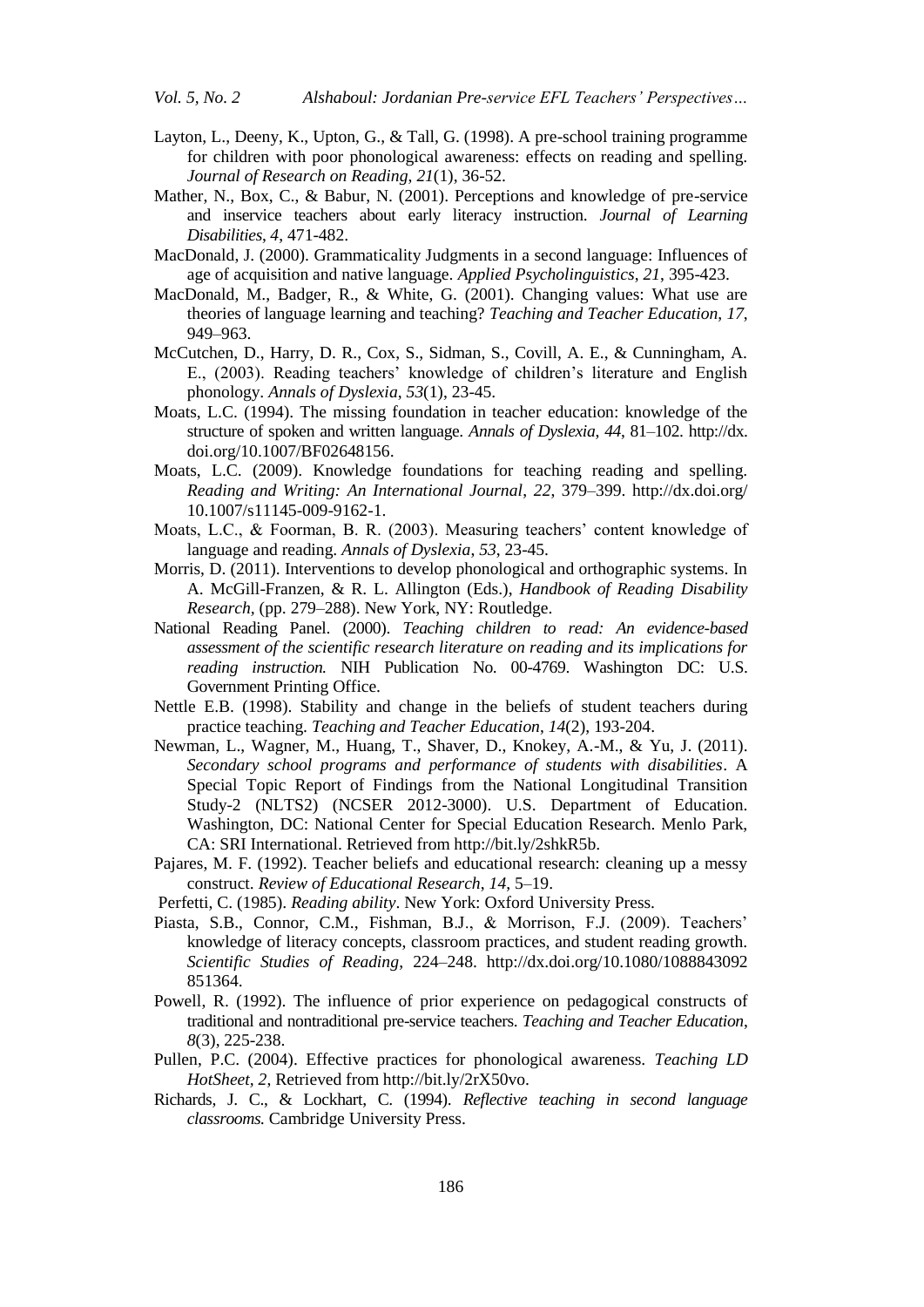- Richgels, D.J. (2001). Invented spelling, phonemic awareness, and reading and writing instruction. In S.B. Neuman & Dickinson (Eds.), *Handbook of early literacy research*, 142-55. New York: Guilford.
- Ryan, A., & Meara, P. (1991). The case of the invisible vowels: Arabic speakers reading English words. *Reading in a Foreign Language*, *7*, 531-540.
- Share, D. (1995). Phonological recoding and self-teaching: Sine qua non of reading acquisition. *Cognition*, *55*, 151-218.
- Share, D. L., & Stanovich, K. E. (1995). Cognitive processes in early reading development: Accommodating individual differences into aodel of acquisition. *Issues in Education: Contributions from Educational Psychology*, *1*, 1-57.
- Siedenberg, M. (1992). Beyond orthographic depth in reading: Equitable division of labor. In R. Frost & L. Katz (Eds.), *Orthography, Phonology, Morphology and Meaning.* Amsterdam: North-Holland.
- Singer, H. (1979). Language, linguistics, and learning to read. In H. Singer (Ed.), *Reading, Learning to Read*, pp. 34-41. Victoria, BC: Deakin University.
- Snowling, M. (1998). Reading development and its difficulties. *Educational and Child Psychology, 15*, 44-58.
- Snow, C. E., Burns, M. S., & Griffin, P. (1998). *Preventing reading difficulties in young children*. Washington, DC: National Academy Press.
- Spear-Swerling, L., Brucker, P. O., & Alfano, M. P. (2005). Teachers' literacy-related knowledge and self-perceptions in relation to preparation and experience. *Annals of Dyslexia*, *55*, 266–296. http://dx.doi.org/10.1007/s11881-005-0014-7.
- Spear-Swerling, L., & Cheesman, E. (2012). Teachers' knowledge base for implementing response-to-intervention models in reading. Reading *and Writing: An International Journal*, *25*, 1691–1723. http://dx.doi.org/10.1007/s11145-011- 9338-3.
- Stanovich, K. (1994). Word recognition: Changing perspectives. In R. Barr, M. Kamil, P. Mosenthal, and P. Pearson (Eds), *Handbook of Reading Research*, vol. 1. New York: Longman.
- Tatto, M.T. (1998). The influence of teacher education on teachers' beliefs about purposes of education, roles and practices. *Journal of Teacher Education*, *49*, 66- 77.
- Tibi, S. (2005). Teachers' Knowledge and Skills in Phonological Awareness in United Arab Emirates. *International Journal of Special Education*, *20*(1), 60-66.
- Troyer, S.J., &Yopp, H.K. (1990). Kindergarten teachers' knowledge of emergent literacy concepts. *Reading Improvement*, *27*, 34-40.
- Vellutino, F., Scanlon, D., & Tanzman, M. (1994). Components of reading ability. In G. Lyon (Ed.), *Frames of Reference for the Assessment of Learning Disabilities*. Baltimore, MD: Paul H. Brookes.
- Vellutino, F., Fletcher, J., Snowling, M., & Scanlon, D. (2004). Specific reading disability (dyslexia): what have we learned in the past four decades? *Journal of Child Psychology and Psychiatry, 45*(1), 2-40.
- Venkatagiri, H.S., & Levis, J.M. (2009). Phonological awareness and speech comprehensibility: An exploratory study. *Language Awareness*, *16*(4), 263-277.
- Washburn, E.K., Joshi, R.M., & Binks-Cantrell, E.S. (2011a). Teacher knowledge of basic language concepts and dyslexia. *Dyslexia*, *17*, 165–183. http://dx.doi.org/ 10.1002/dys.426.
- Washburn, E. K., Joshi, R. M., & Binks-Cantrell, E. (2011b). Are pre-service teachers prepared to teach struggling readers? *Annals of Dyslexia*, *61*, 21–43. http://dx. doi.org/10.1007/s11881-010-0040-y.
- Woods, D. (1996). *Teacher cognition in language teaching*. Cambridge: CUP.